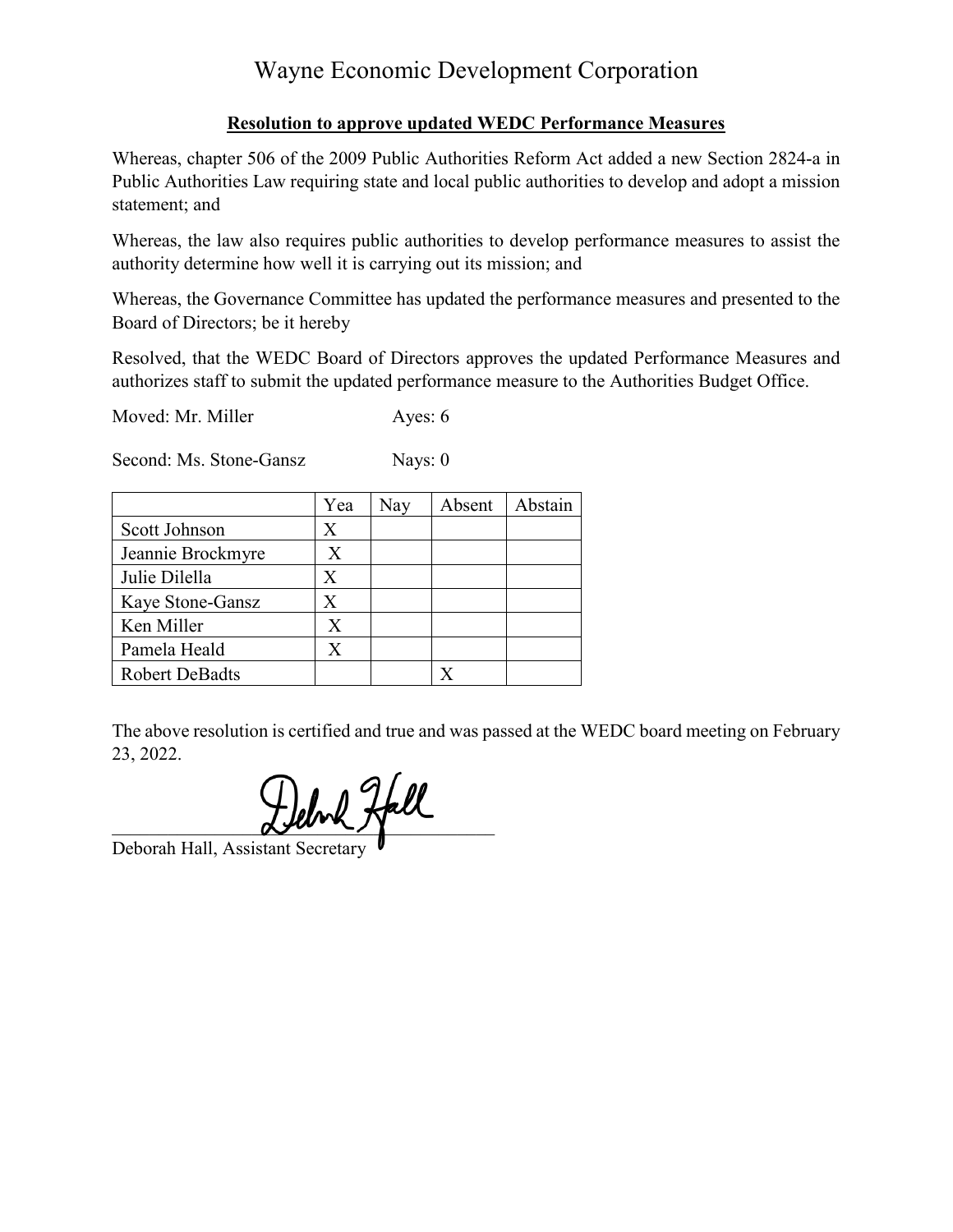## Wayne Economic Development Corporation

## Authority Mission Statement and Performance Measurements

#### **Name of Public Authority:**

Wayne Economic Development Corporation (WEDC)

## **Public Authority's Mission Statement:**

Our mission is to develop, promote and advance economic growth, well-being and sustainable communities in Wayne County.

## **Date Adopted:**

## **List of Performance Goals (If additional space is needed, please attach):**

- Assist in the expansion and retention of existing businesses in Wayne County through business development, promotion, and financial resources.
- Proactively promote entrepreneurship through financial and technical assistance**.**
- Expand workforce capabilities through strong partnerships with area educational, governmental, and business leaders to promote the advancement of the County's skilllevel.
- Advance property and infrastructure improvements in the County to increase preparedness and the availability of shovel ready sites for new business development.
- Build effective partnerships with State and local economic development partners, including other counties and regional organizations to coordinate resources and promote economic development.
- Engage regional partners, site selectors, and target industry groups to promote and attract new businesses to Wayne County.
- Plan for responses to potential interruptions in the local economy including natural disasters and public health concerns through coordinate efforts at the local, state, and regional level.

#### **Additional questions:**

1. Have the board members acknowledged that they have read and understood the mission of the public authority?

#### **Yes**

2. Who has the power to appoint the management of the public authority?

#### **The County Board of Supervisors appoints the County Director of Economic Development and Planning, who is approved as the Executive Director by the Board of Directors.**

3. If the Board appoints management, do you have apolicy you follow when